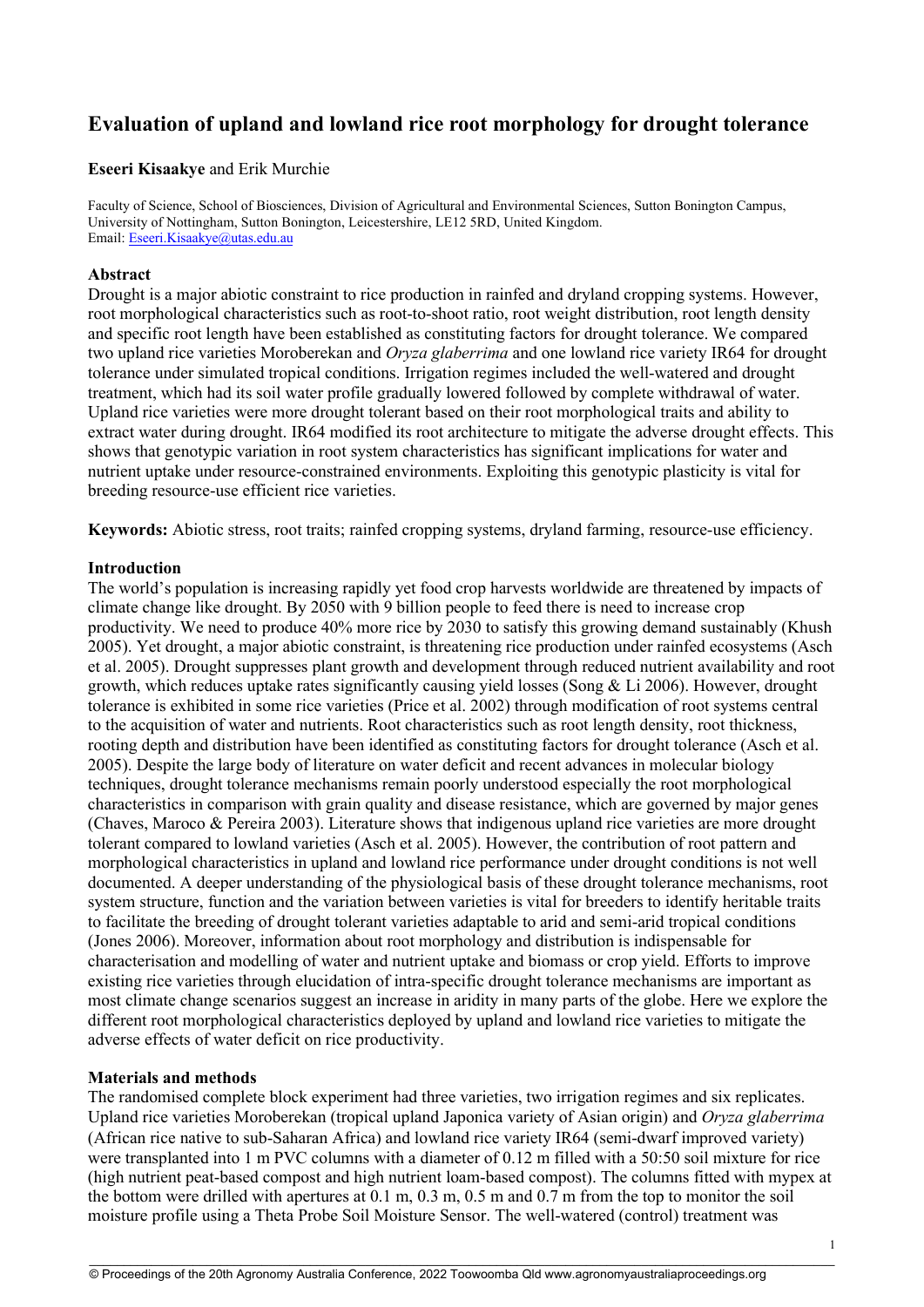maintained at 28% field capacity (FC) whilst the drought treatment instigated at 45 days after planting (DAP) had its soil water profile gradually lowered by reducing the water level in the reservoir by 1 cm over a period of five weeks (35 days) followed by complete withdrawal. Tropical climate conditions were simulated using a Tomtech microclimate controller set to heat the glasshouse at  $25\text{°C}$  day and night. The vents automatically opened and closed at 30 °C during day or night before the temperatures dropped below 27 °C. Photoperiod was controlled by blackout blinds set to close at 19:00 hours and reopen at 07:00 hours. During the study, soil moisture content was monitored twice a week. At physiological maturity (100 DAP), shoot and root fresh and dry weights were determined. Columns were transversely opened, divided into three layers of 0-30 cm, 30-60 cm and 60-100 cm. Soil from individual layers was extracted and processed for root extraction using a Delta-T-Root Washer. Roots were scanned at 400 dpi resolution and 256 Gray's contrast (TIFF file format) using WinRHIZO STD 1600+ program and analysed using WinRHIZO Regular V.2002C software for total length measurement. Following root scanning and analysis, roots were oven-dried for 48 hours at 85 <sup>o</sup>C to determine root dry weights, root-to-shoot ratio, root weight distribution (root dry weight per soil depth), root length density (root length per unit of soil volume) and specific root length (root length per root dry weight). Analysis of Variance was performed using GenStat statistical package to determine treatment effects and their interactions with means deemed significant at a least significant difference of 5%.

#### **Results**

# *Root-to-shoot ratio distribution (R:S ratio)*

The R:S ratios were significantly different for both the control and drought treatment  $(P = 0.001)$  with the control having higher values. Rice variety Moroberekan had the highest R:S ratio (0.203) followed by IR64 (0.156) and *Oryza glaberrima* (0.114), respectively. A similar trend was observed in the drought treatment with Moroberekan having the highest R:S ratio of (0.045) compared with IR64 (0.021) and *Oryza glaberrima* (0.016).

#### *Root dry weight distribution (RWD)*

Significant differences in irrigation regimes were observed for RWD at 0-30 cm (*P* < 0.001) and 30-60 cm (*P* = 0.023) depths only with no significant varietal differences. No significant differences in irrigation regimes and varieties were noted at  $60-100$  cm depth  $(P > 0.05)$ . In the drought treatment, there was a slight reduction in RWD for IR64 and *Oryza glaberrima* at 30-60 cm and 60-100 cm depths. Notably, Moroberekan's RWD increased by over 50% at 60-100 cm depth and *Oryza glaberrima* generally displayed an even distribution of root biomass throughout the soil profile (Figure 1). For the control, there was a reduction in RWD along the soil profile for all varieties except Moroberekan which had relatively similar RWD at 30-60 cm and 60-100 cm depths (Figure 1).

# *Root length density (RLD)*

Despite the significant difference in RLD between the control and drought treatment at 0-30 cm and 30-60 cm ( $P < 0.05$ ), no significant varietal differences and interactions were observed ( $P > 0.05$ ). Differences in varieties were significant at  $60-100$  cm depth ( $P = 0.01$ ). In the control, Moroberekan had the highest RLD (5), followed by *Oryza glaberrima* (2.5) and IR64 (1.8), respectively (Figure 2). Lowland rice variety IR64 had a higher RLD in the upper soil layers of 0-30 cm and 30-60 cm for the drought treatment. Upland rice varieties particularly Moroberekan had higher root length densities at 60-100 cm depth than IR64 (Figure 2).

#### *Soil moisture content*

While soil moisture content varied throughout the experimental period particularly at  $0-10$  cm ( $P < 0.001$ ), no significant varietal differences and interactions were noted at  $0-10$  cm and  $30-50$  cm depths ( $P > 0.05$ ). However, at 10-30 cm depth significant variations in varieties were evident (*P* < 0.001). *Moroberekan* had the highest soil moisture content for the duration of the drought stress, averaging  $0.28 \text{ m}^3 \text{m}^{-3}$  followed by Oryza glaberrima ( $0.25 \text{ m}^3\text{m}^3$ ) and IR64 ( $0.23 \text{ m}^3\text{m}^3$ ), respectively. Interestingly, at 35 days following drought instigation *Oryza glaberrima* and IR64 had the same soil moisture content (0.24 m<sup>3</sup>m<sup>-3</sup>).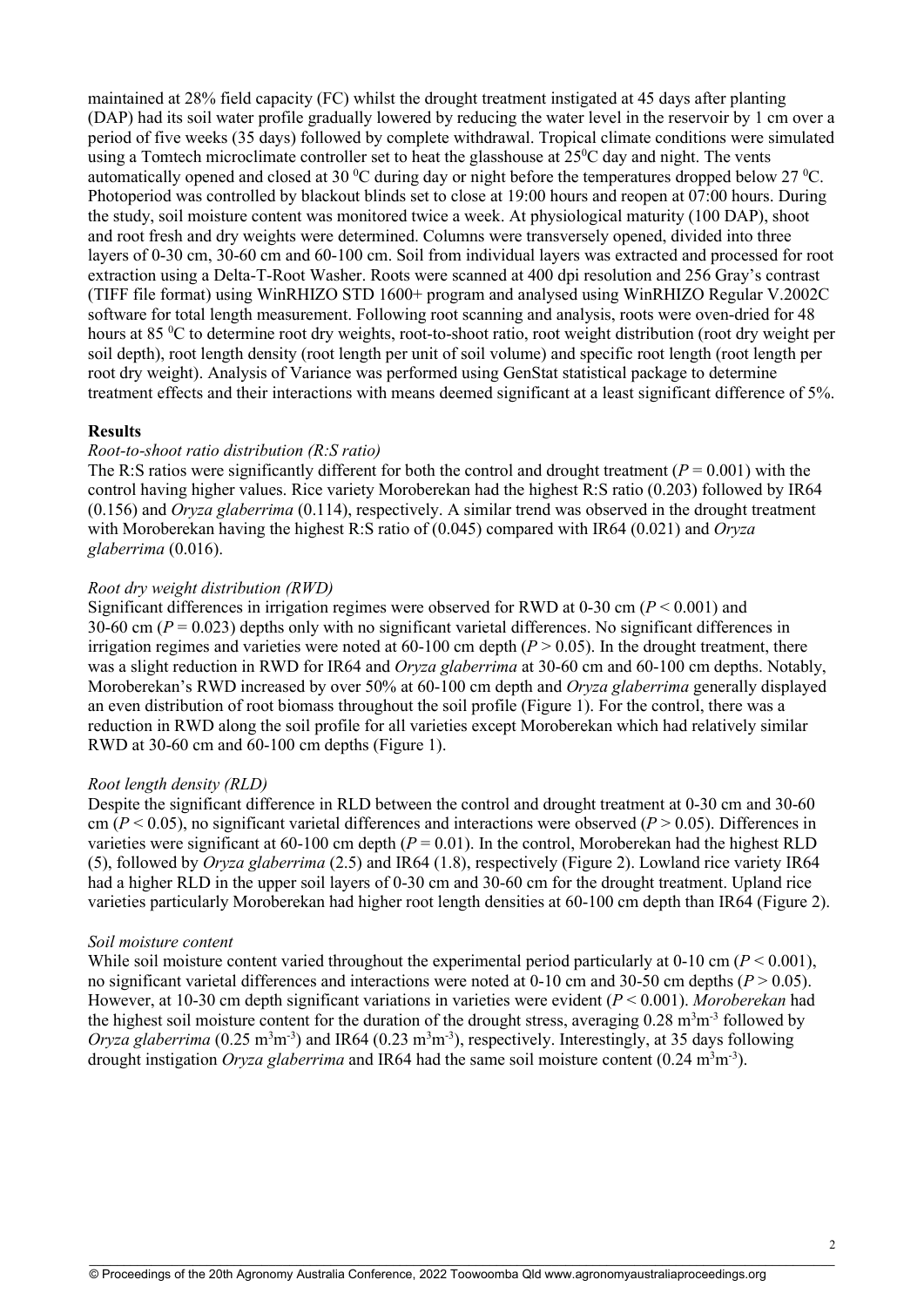

**Figure 1. Root weight distribution with depth (SED: 1.4) Figure 2. Variation of root length density with depth (SED: 0.2)**

#### *Specific root length (SRL)*

Significant differences in irrigation regimes ( $P = 0.011$ ) and varieties ( $P = 0.012$ ) were evident at 0-30 cm. At 30-60 cm, only significant varietal differences were observed (*P* = 0.029). Specific root lengths were not significantly different for both irrigation regimes and across all varieties at 60-100 cm depth. There was a gradual increase in SRL with depth for both irrigation regimes across all varieties. IR64 had the highest SRL across all depths for both irrigation regimes followed by *Oryza glaberrima* and Moroberekan, respectively. At 30-60 cm depth, IR64 had over 50% increase in SRL for both irrigation regimes compared at 0-30 cm depth. There was an increase in SRL for all varieties at 60-100 cm for both irrigation regimes with *Oryza glaberrima* having a 50% increment in the control's SRL compared at 30-60 cm depth. Significant increments were also noted in IR64 for the control and Moroberekan for the drought treatment (Figure 3).



**Figure 3. Specific root lengths for all varieties with depth (SED: 217)** 

#### **Discussion**

The high R:S ratio and RWD in the control are due to the availability of soil moisture at FC throughout the duration of the experiment. Soil moisture plays a vital role in root development, nutrient availability and uptake within the rhizosphere (Wu et al. 2005). The production of high shoot biomass during the vegetative stage, which could be remobilised and transferred to grain development as a buffer mechanism to counteract drought effects on yield perhaps caused a reduction in the R:S ratio for the drought treatment. Moroberekan is a tall traditional upland rice variety with a deep thick root system and low tillering ability, which results in high root biomass and low shoot biomass. Usually, a high R:S ratio during drought is due to the development of numerous adventitious roots with high aerenchyma tissues and root osmotic adjustment as plants scavenge for nutrients and reduction in shoot biomass due to early senescence and leaf death. An increase in RWD for Moroberekan and *Oryza glaberrima* at 60-100 cm depth in the drought treatment is related to the plants' response to drought stress to increase root growth to access receding water levels. Root systems subjected to severe water deficit have increased suberisation of existing roots, which results in the production of new